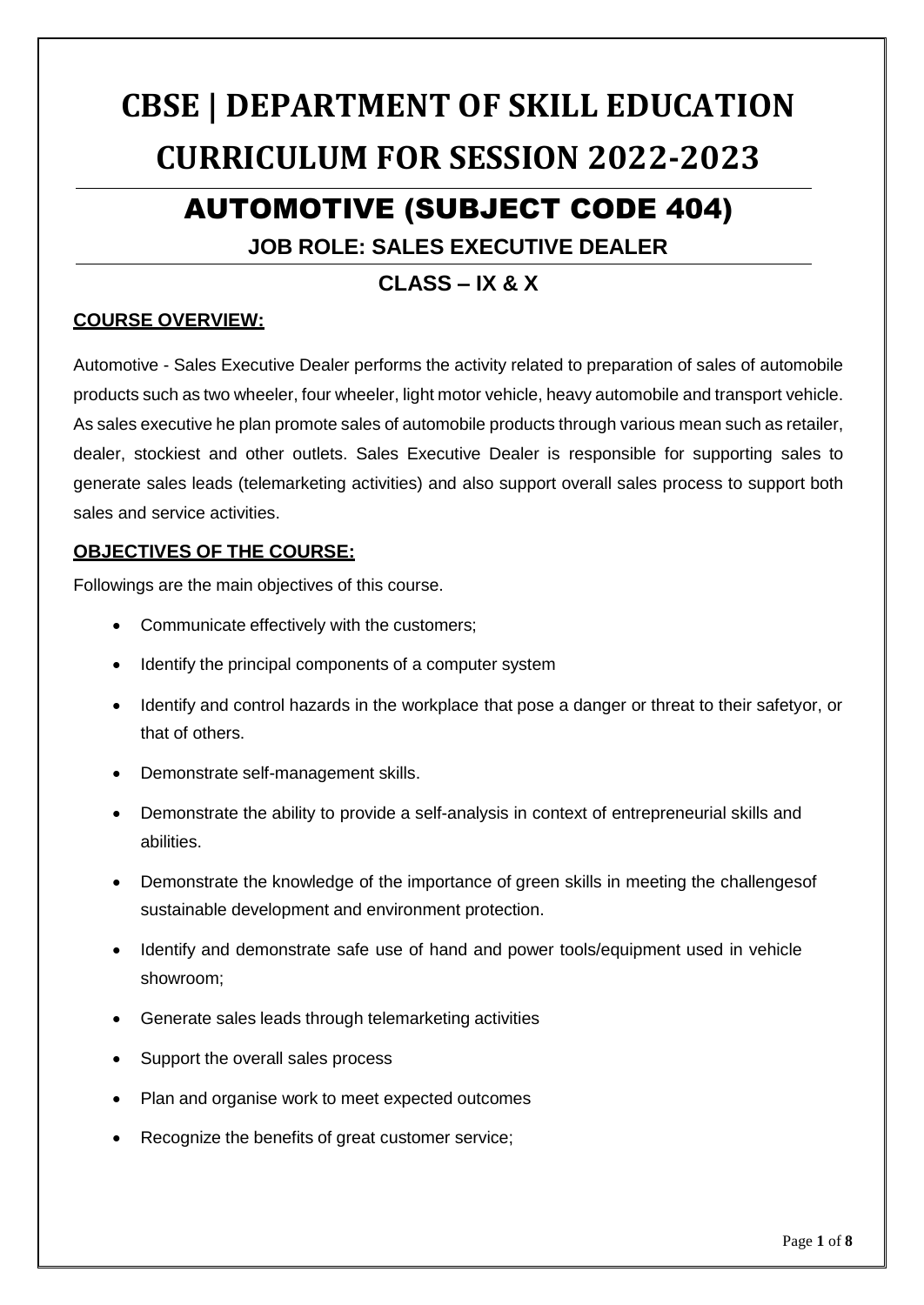- Provide customers necessary information appropriately and systematically;
- Use techniques to provide services based on customer's needs and wants;
- Administer first aid to a casualty with small cuts, grazes, bruises, external bleeding, minor burns and scalds.

#### **SALIENT FEATURES:**

- Automotive as a vehicle unit.
- Systems/sub systems & components.
- Automotive electronics for safety, pollution control, fuel efficiency and comforts.
- Other related areas of automotive electronics for traffic management, diagnostics, repairetc.

#### **LIST OF EQUIPMENT AND MATERIALS:**

The list given below is suggestive and an exhaustive list should be prepared by the vocational teacher. Only basic tools, equipment and accessories should be procured by the Institution so that the routine tasks can be performed by the students regularly for practice and acquiring adequate practical experience.

- 1. Two Post lift
- 2. Air compressor
- 3. Wheel balancer
- 4. Bench vice
- 5. Work tables
- 6. Bench grinder
- 7. Oil draining & filling equipment
- 8. Cooling system tester
- 9. Multi meter
- 10. Hydro meter
- 11. BC clamp meter
- 12. Coolant tester
- 13. Battery & charging system tester (Megatronics)
- 14. Diagnostic tool (genesis Evo)
- 15. Hand tools
- 16. Pneumatic tools
- 17. Torque wrenches
- 18. Car seat covers
- 19. Steering covers
- 20. Gear Knob covers
- 21. Fender covers/kits
- 22. Floor mats
- 23. Cotton gloves
- 24. Hard toed boots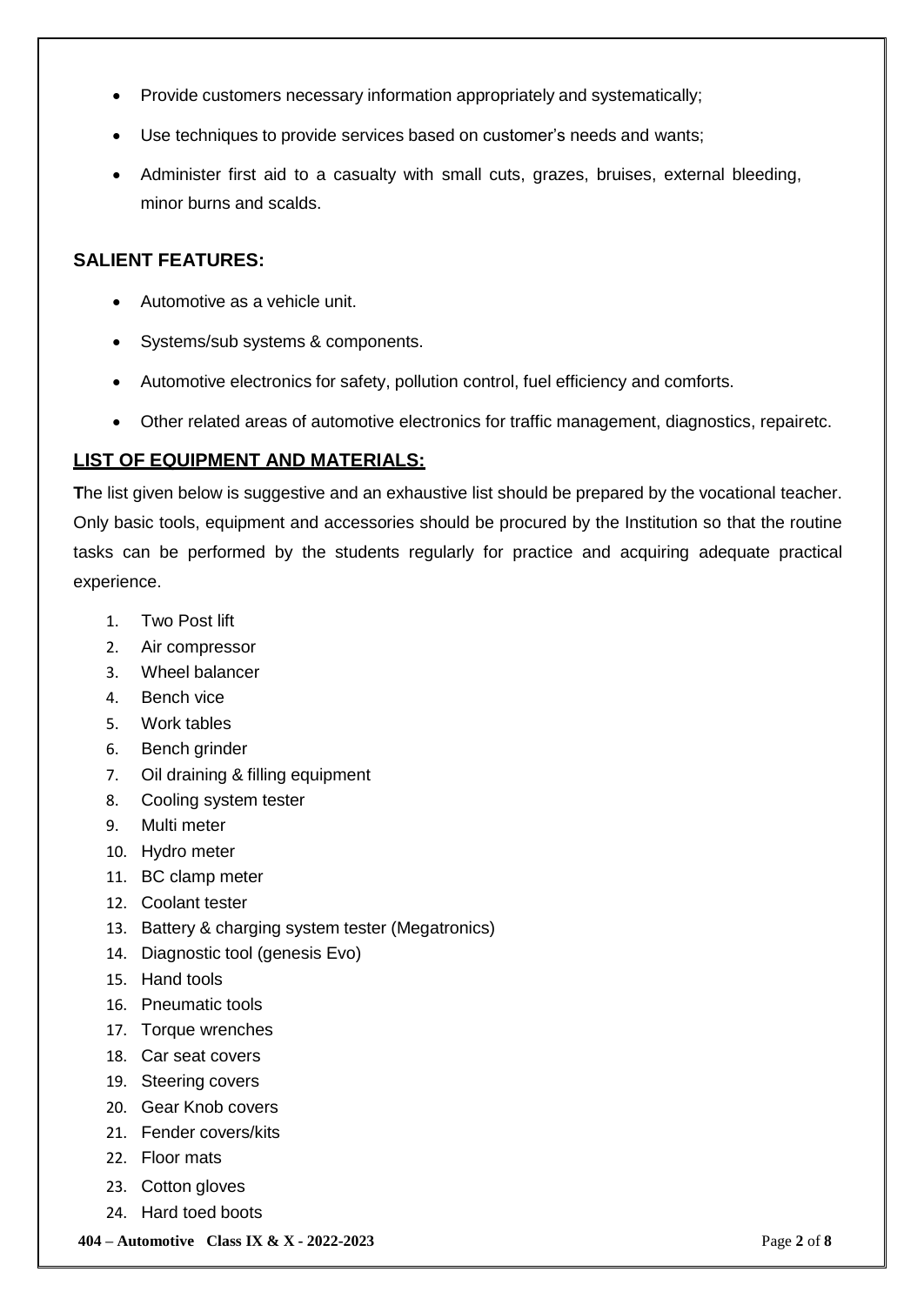- 25. Sun glasses (3 m)
- 26. Bump caps
- 27. Air tester filter machine
- 28. Hydraulic press
- 29. Hydraulic jacks
- 30. Vehicle safety stands
- 31. Parts washing station car
- 32. Pullers
- 33. Sliding hammer
- 34. Wheel aligner
- 35. Head Light Focusing
- 36. A/c Machine (124 Robin air)
- 37. General Hand Tools
- 38. A/c Leakage Tester
- 39. Old car

#### **CAREER OPPORTUNITIES:**

Automobile engineering is a huge industry. There is great number of employment opportunitiesin the following fields:

- $\triangleright$  Private national and multinational automobile companies
- $\triangleright$  Service stations
- $\triangleright$  Private transport companies

#### **VERTICAL MOBILITY:**

At BSC level, students may start their career as –

- ▶ Sales Consultant in Showroom
- ▶ Dealership Telecaller Sales Executive

#### **CURRICULUM:**

This course is a planned sequence of instructions consisting of Units meant for developing employability and Skills competencies of students of Class IX and X opting for Skills subject along with other subjects.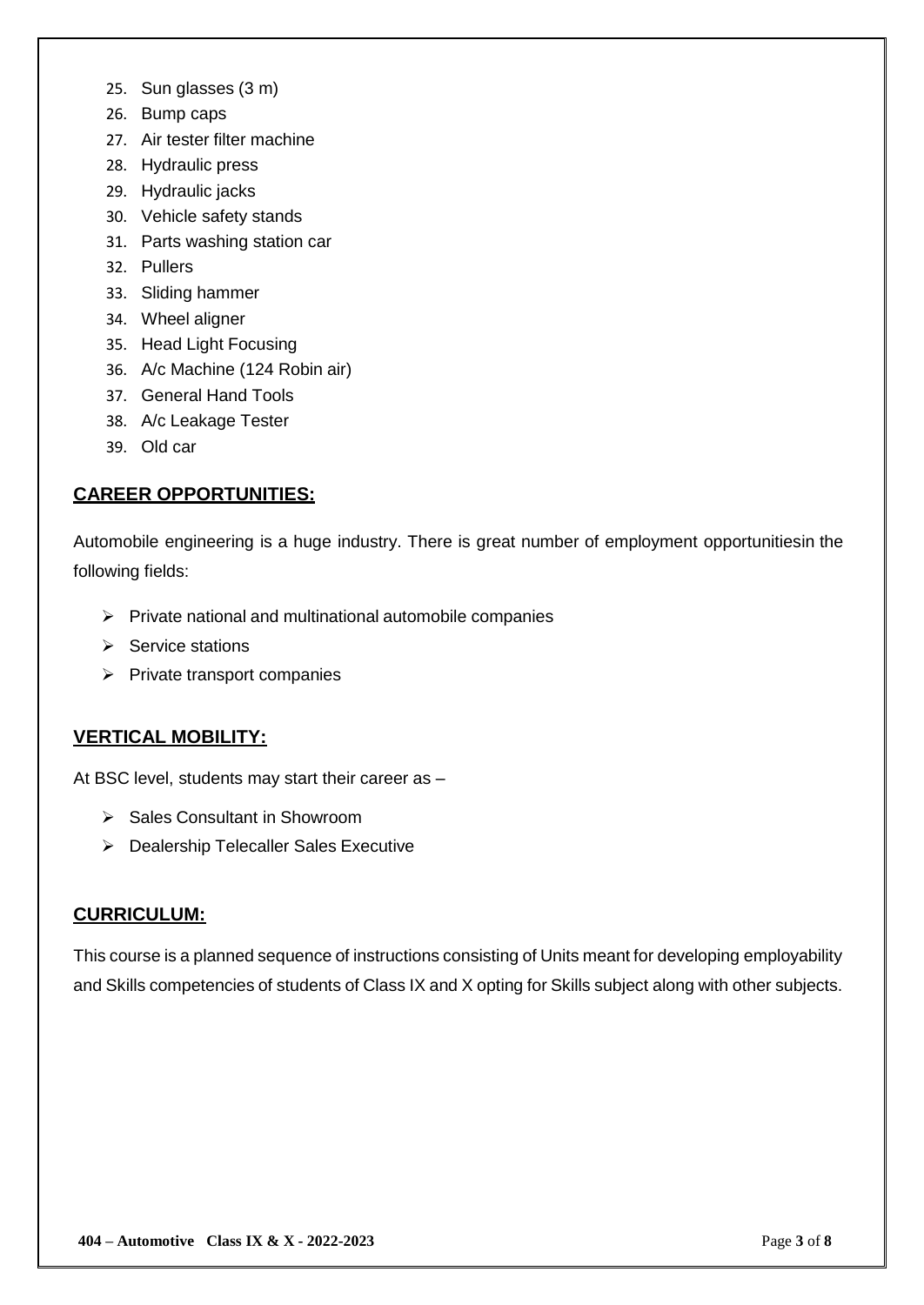## AUTOMOTIVE (SUBJECT CODE – 404)

## CLASS – IX (SESSION 2022-2023)

**Total Marks: 100 (Theory-50 + Practical-50)**

|        | <b>UNITS</b>                                                  | <b>NO. OF HOURS</b><br>for Theory and<br><b>Practical</b><br>220 | <b>MAX. MARKS</b><br>for Theory<br>and Practical<br>100 |
|--------|---------------------------------------------------------------|------------------------------------------------------------------|---------------------------------------------------------|
|        | <b>Employability Skills</b>                                   |                                                                  |                                                         |
|        | Unit 1: Communication Skills-I                                | 13                                                               | $\overline{2}$                                          |
|        | Unit 2: Self-Management Skills-I                              | 07                                                               | $\overline{2}$                                          |
| Part A | Unit 3 : ICT Skills-I                                         | 13                                                               | $\overline{2}$                                          |
|        | Unit 4 : Entrepreneurial Skills-I                             | 10                                                               | $\overline{2}$                                          |
|        | Unit 5 : Green Skills-I                                       | 07                                                               | 2                                                       |
|        | <b>Total</b>                                                  | 50                                                               | 10                                                      |
|        | <b>Subject Specific Skills</b>                                |                                                                  |                                                         |
|        | Unit 1: History and Evolution of<br>Automobiles               | 10                                                               | 4                                                       |
|        | Unit 2: Various types of Automobiles                          | 10                                                               | 4                                                       |
| മ      | Unit 3: Major Systems & Componentsof an<br>Automobile         | 27                                                               | 12                                                      |
| Part   | Unit 3: Major Systems & Componentsof an<br>Automobile         | 13                                                               | 6                                                       |
|        | Unit 4: Road Safety                                           | 15                                                               | 6                                                       |
|        | Unit 5: Automobiles and our<br>Environment                    | 15                                                               | 8                                                       |
|        | <b>Total</b>                                                  | 90                                                               | 40                                                      |
| Part   | <b>Practical Work</b>                                         |                                                                  |                                                         |
|        | Project                                                       |                                                                  | 10                                                      |
|        | Viva                                                          | 20                                                               | 05                                                      |
|        | <b>Practical File</b>                                         |                                                                  | 15                                                      |
|        | Demonstration of skill competencyvia Lab<br><b>Activities</b> | 60                                                               | 20                                                      |
|        | <b>Total</b>                                                  | 80                                                               | 50                                                      |
|        | <b>GRAND TOTAL</b>                                            | 220                                                              | 100                                                     |

#### **NOTE: Detailed Curriculum/ Topics to be covered under Part A: Employability Skills can be downloaded from CBSE website**.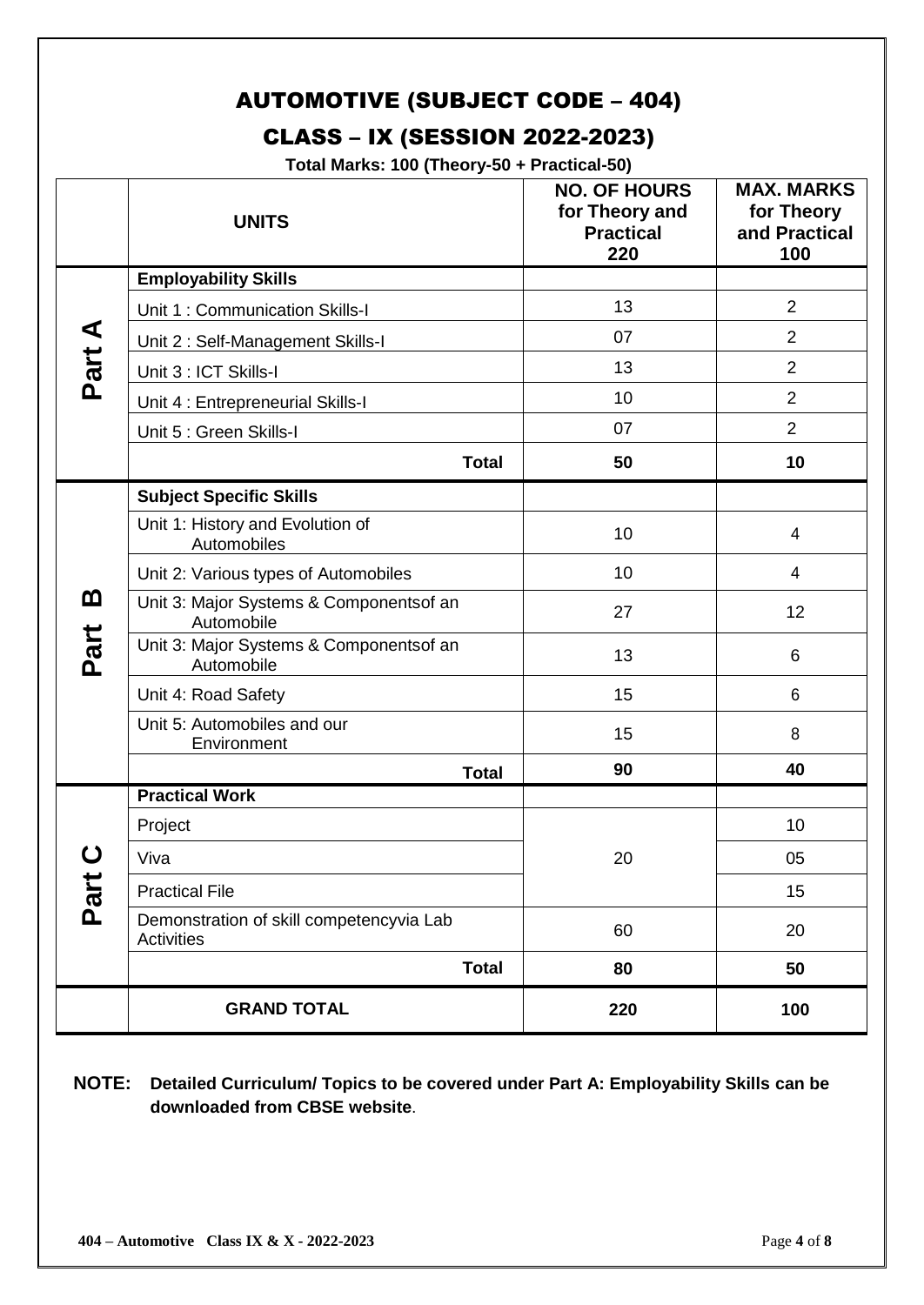### **PRACTICAL GUIDELINES FOR CLASS IX**

#### **Assessment of performance:**

The two internal examiners, assigned for the conduct and assessment of Practical Examinations each in **Secondary School Curriculum (Under NSQF).** Question for the viva examinations should be conducted by both the examiners. Question to be more of General nature, project workor the curriculum. Investigatory Project especially those that show considerable amount of effort and originality, on the part of the student, should get suitable high marks, while project of a routine or stereotyped nature should only receive MEDIOCRE marks.

#### **Procedure for Record of Marks in the Practical answer-books:**

The examiner will indicate separately marks of practical examination on the title page of the answerbooks under the following heads:-

#### **Project -10 marks**

Projects for the final practical is given below .Student may be assigned

#### **Viva based on Project -05 marks**

The teacher conducting the final practical examination may ask verbal questions related to the project, if any, done by the student. Alternatively, if no project has been assigned to the students,viva may be based on questions of practical nature from the field of subject as per the Curriculum

#### **Practical File -15 Marks**

Students to make a power point presentation / assignment / practical file / report. Instructor shall assign them any outlet to study the elements.

Suggested list of Practical –

- 1. Servicing and testing of major components of a vehicle
- 2. Project on automotive innovation.

#### **Demonstration of skill competency in Lab Activities -20 marks**

#### **Guidelines for Project Preparation:**

The final project work should encompass chapters on:

- a) Introduction,
- b) Identification of core and advance issues,
- c) Learning and understanding and
- d) Observation during the project period.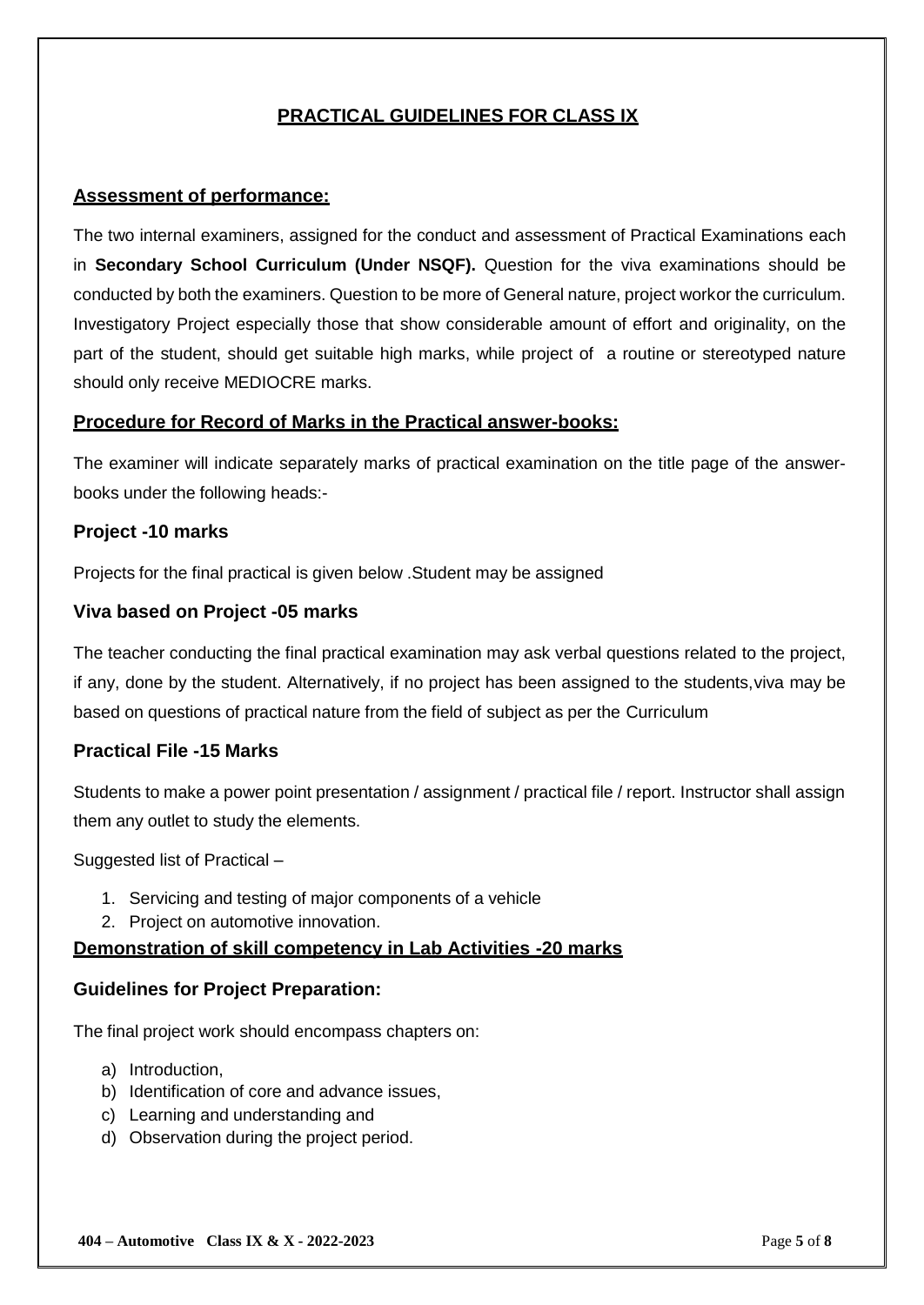## AUTOMOTIVE (SUBJECT CODE – 404)

## CLASS – X (SESSION 2022-2023)

**Total Marks: 100 (Theory-50 + Practical-50)**

|                     | <b>UNITS</b>                                            | <b>NO. OF HOURS</b><br>for Theory and<br><b>Practical</b><br>220 | <b>MAX. MARKS</b><br>for Theory and<br><b>Practical</b><br>100 |
|---------------------|---------------------------------------------------------|------------------------------------------------------------------|----------------------------------------------------------------|
|                     | <b>Employability Skills</b>                             |                                                                  |                                                                |
| Part A              | Unit 1: Communication Skills-II*                        | 13                                                               |                                                                |
|                     | Unit 2: Self-Management Skills-II                       | 07                                                               | 3                                                              |
|                     | Unit 3 : ICT Skills-II                                  | 13                                                               | 3                                                              |
|                     | Unit 4 : Entrepreneurial Skills-II                      | 10                                                               | $\overline{4}$                                                 |
|                     | Unit 5 : Green Skills-II*                               | 07                                                               |                                                                |
|                     | <b>Total</b>                                            | 50                                                               | 10                                                             |
|                     | <b>Subject Specific Skills</b>                          |                                                                  |                                                                |
| മ<br>Part           | Unit 1: Automobile and its components                   | 20                                                               | 10                                                             |
|                     | Unit 2: Tools                                           | 10                                                               | 06                                                             |
|                     | Unit 3: Vehicle Servicing                               | 8                                                                | 04                                                             |
|                     | Unit 3: Vehicle Servicing                               | 12                                                               | 06                                                             |
|                     | Unit 4: Customer sales care                             | 15                                                               | 04                                                             |
|                     | Unit 5: Innovation and Development                      | 15                                                               | 06                                                             |
|                     | Unit 6: Reading of Service manual                       | 10                                                               | 04                                                             |
|                     | <b>Total</b>                                            | 90                                                               | 40                                                             |
| $\mathbf C$<br>Part | <b>Practical Work</b>                                   |                                                                  |                                                                |
|                     | Project                                                 |                                                                  | 10                                                             |
|                     | Viva                                                    | 20                                                               | 05                                                             |
|                     | <b>Practical File</b>                                   |                                                                  | 15                                                             |
|                     | Demonstration of skill competency via Lab<br>Activities | 60                                                               | 20                                                             |
|                     | <b>Total</b>                                            | 80                                                               | 50                                                             |
|                     | <b>GRAND TOTAL</b>                                      | 220                                                              | 100                                                            |

**Note: \* marked units are to be assessed through Internal Assessment/ Student Activities. They are not to be assessed in Theory Exams**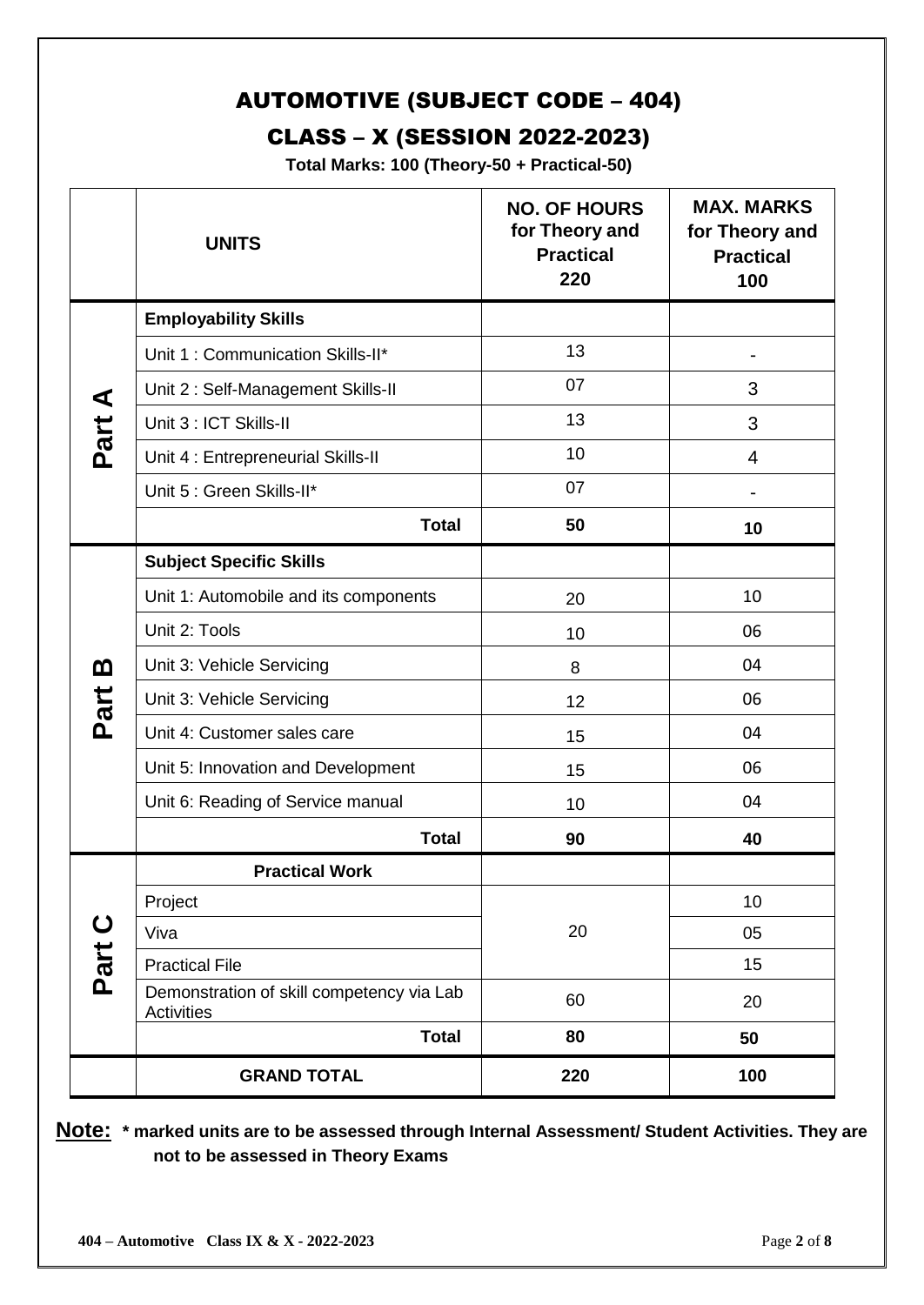#### **PRACTICAL GUIDELINES FOR CLASS X**

#### **Assessment of performance:**

The two internal examiners, assigned for the conduct and assessment of Practical Examinations each in **Secondary School Curriculum (Under NSQF).** Question for the viva examinations should be conducted by both the examiners. Question to be more of General nature, project workor the curriculum. Investigatory Project especially those that show considerable amount of effort and originality, on the part of the student, should get suitable high marks, while project of a routine or stereotyped nature should only receive MEDIOCRE marks.

#### **Procedure for Record of Marks in the Practical answer-books:**

The examiner will indicate separately marks of practical examination on the title page of the answerbooks under the following heads:-

#### **Project -10 marks**

Projects for the final practical is given below .Student may be assigned

#### **Viva based on Project -05 marks**

The teacher conducting the final practical examination may ask verbal questions related to the project, if any, done by the student. Alternatively, if no project has been assigned to the students,viva may be based on questions of practical nature from the field of subject as per the Curriculum

#### **Practical File -15 Marks**

Students to make a PowerPoint presentation. Alternatively, if they can't be assigned a power point presentation then they can communicate their project work through practical file.

Suggested list of Projects –

- 1. Servicing and testing of major and minor components of a vehicle
- 2. Project on automotive innovation.

#### **Demonstration of skill competency in Lab Activities -20 marks**

#### **Guidelines for Project Preparation:**

The final project work should encompass chapters on:

- a) Introduction,
- b) Identification of core and advance issues,
- c) Learning and understanding, and
- d) Observation during the project.

Activity question to be created by internal examiner, to be conducted on the practical day (30 minutes).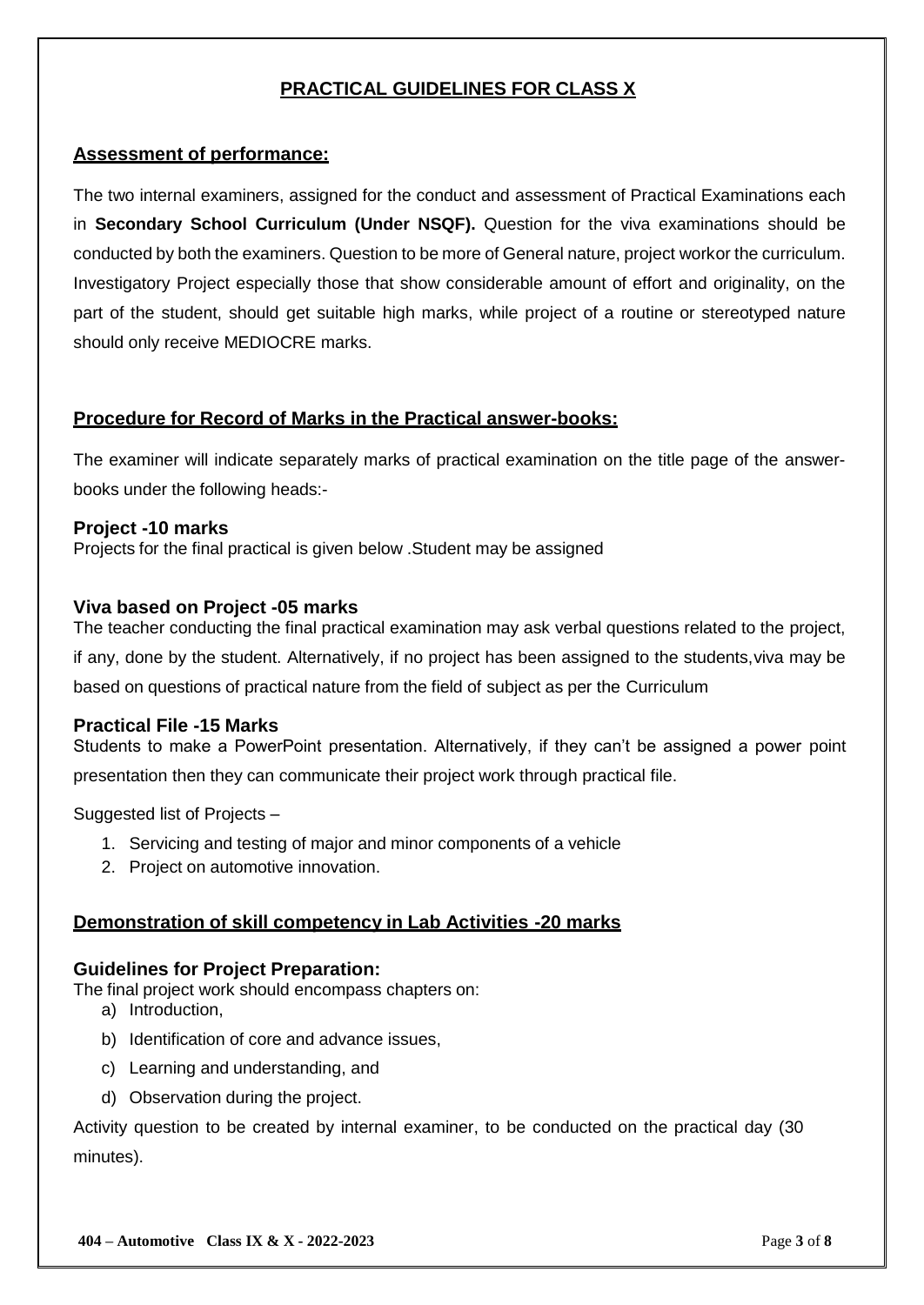#### **DETAILED CURRICULUM/ TOPICS:**

#### **Part-A: EMPLOYABILITY SKILLS**

| <b>S. No.</b> | <b>Units</b>                                               | <b>Duration in Hours</b> |
|---------------|------------------------------------------------------------|--------------------------|
| 1.            | Unit 1: Communication Skills-II*                           | 10                       |
| 2.            | Unit 2: Self-management Skills-II                          | 10                       |
| 3.            | Unit 3: Information and Communication Technology Skills-II | 10                       |
| 4.            | Unit 4: Entrepreneurial Skills-II                          | 15                       |
| 5.            | Unit 5: Green Skills-II*                                   | 05                       |
|               | <b>TOTAL DURATION</b>                                      | 50                       |

**Note: \* marked units are to be assessed through Internal Assessment/ Student Activities. They are not to be assessed in Theory Exams** 

> **Detailed Curriculum/ Topics to be covered under Part A: Employability Skills can be downloaded from CBSE website**.

#### **Part-B – SUBJECT SPECIFIC SKILLS**

| <b>UNIT</b>                              | <b>SESSION</b>                                     | <b>TOPIC/ ACTIVITY/ PRACTICAL</b>                                    |
|------------------------------------------|----------------------------------------------------|----------------------------------------------------------------------|
| Unit 1: Automobile<br>and its components | Session 1 : Chassis                                | <b>Types of Chassis</b><br>٠                                         |
|                                          | Session 2 : Body or<br>Superstructure              | Demonstration of Auto body<br>$\bullet$                              |
|                                          | Session 3 : Engine                                 | Dismantling and assembly of petrol and<br>$\bullet$<br>diesel engine |
|                                          | Session 4 : Lubrication System                     | Demonstration of parts of lubrication<br>system.                     |
|                                          | Session 5: Cooling System                          | Demonstration of water cooling system<br>$\bullet$                   |
|                                          | Session 6 : Fuel Supply<br>System                  | Project on various types of fuel supply<br>$\bullet$<br>system.      |
|                                          | <b>Session - 7: Transmission</b><br><b>System*</b> | <b>Types of Universal Joints</b>                                     |
|                                          |                                                    | <b>Live &amp; Dead front Axle</b>                                    |
|                                          | <b>Session - 8: Front Axle*</b>                    | <b>Types of arrangement of Front Axle</b><br><b>Rigid Axle Beam</b>  |

**\*Note: To be assessed in practicals only. No question shall be asked from this portion in Theory exams.**